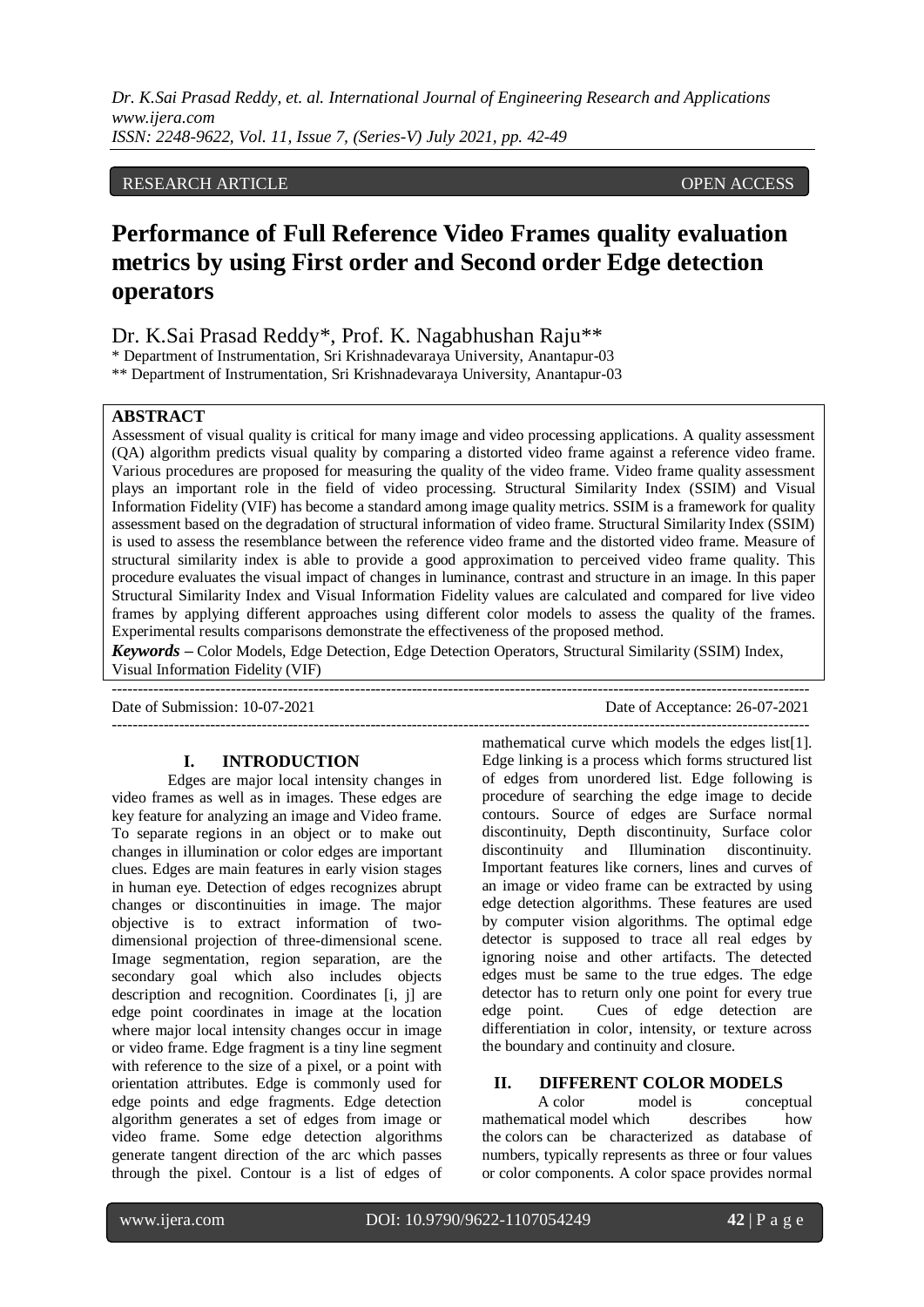process to indicate order, manipulate and effectively displays the object colors taken into consideration. The selected color model should be well matched in order to deal with the problem's statement and solution.

### 2.1 RGB Model

In order to reproduce a wide array of colors, Red (R), Green (G) and Blue (B) colors are put together added in different ways. This RGB color model is additive color model. The name of this RGB color model is derived from the initials of the Red, Green and Blue colors. These three colors are additive primary colors. In this model an image is represented by these image planes Red, Green and Blue. Stating a particular color is by specifying the amount of each of the primary components present. Geometry of the RGB color model represents the identifying colors using Cartesian coordinate system. In order to obtain any color in the visual spectrum these three colors Red, green, and blue are combined in a variety of proportions [1]. The range of levels of Red, Green and Blue is from 0 to 100 percent of full intensity. Numerical value of each intensity value will be in between 0 to 255 and in hexadecimal range will be from 00 to FF.



**Fig.1**: The RGB color cube. The grey scale spectrum lies on the line joining the black and white vertices.

#### 2.2 YUV Color Model

YUV color model is extracted from RGB color model. It comprises of the luminance(Y) and two color difference (U, V) components. The luminance value will be calculated as the weighted sum of Red, Green and Blue colors [2]. The color difference which is chrominance component is formed by subtracting luminance from the colors Blue and Red .YUV is a color space typically used as part of a color image pipeline. The YUV model characterizes a color space in terms of luma (Y′) and chrominance (UV) components. Luma component which is the brightness is represented by Y′ and two

chrominance which are color components are represented by U and V. Representation of luminance is by Y where as luma by Y′. The gamma compression is denoted by prime symbol (') with luminance as perceptual brightness, where as luma is electronic brightness [3]. The value of Y ranges from 0 to 1, in digital format ranges from 0 to 255, where as the values of U and V ranges from -0.5 to 0.5, in signed digital form ranges from -128 to 127, in unsigned form ranges from 0 to 255.<br>Conversion between  $PCB$ ,  $VIN$ cu between

| CONVERSION DEUWEEN $KUB - IUV$              |     |
|---------------------------------------------|-----|
| $R = Y+1.4075*(V-128)$                      | (1) |
| $G = Y - 0.3455*(U-128) - (0.7169*(V-128))$ | (2) |
| $B = Y + 1.7790*(U-128)$                    | (3) |
| $Y = R*0$ , 2990+ $G*0.5870+B*0.1140$       | (4) |
| $U = -0.14713*R - 0.28886*G + 0.436*B$      | (5) |
| V = $0.615*$ R- $0.51499*$ G- $0.10001*$ B  | (6) |

#### 2.3 YCbCr Color Model

For digital video the most extensively used color space is YCbCr color space. In YCbCr color space, luminance information is stored as single component (Y), and chrominance or color information is stored in form of two color difference components (Cb and Cr)[4]. The difference between blue value and a reference value represents Cb and Cr is the difference between red value and a reference value [4]. YCbCr data is able to be double precision. The range of Y data is [16, 235], and for Cb and Cr the range is [16, 240].

| $Y = 0.299 * R + 0.587 * G + 0.114 * R$ | (7) |
|-----------------------------------------|-----|
| Cb=128-0.168736*R-0.331264*G+0.5*B      | (8) |
| $Cr = 128+0.5*R-0.418688*G-0.081312*B$  | (9) |



Fig.2: YCbCr and YUV color models[5],[6]

#### 2.4 CIE XYZ Color Model

The XYZ color space is an international standard developed by the Commission Internationale de I Eclairage (CIE). This model is based on three hypothetical primaries, XYZ and all visible colors can be represented by using only positive values of X, Y, Z. The CIE XYZ primaries are hypothetical because they do not correspond to any real light wave lengths. The Y primary is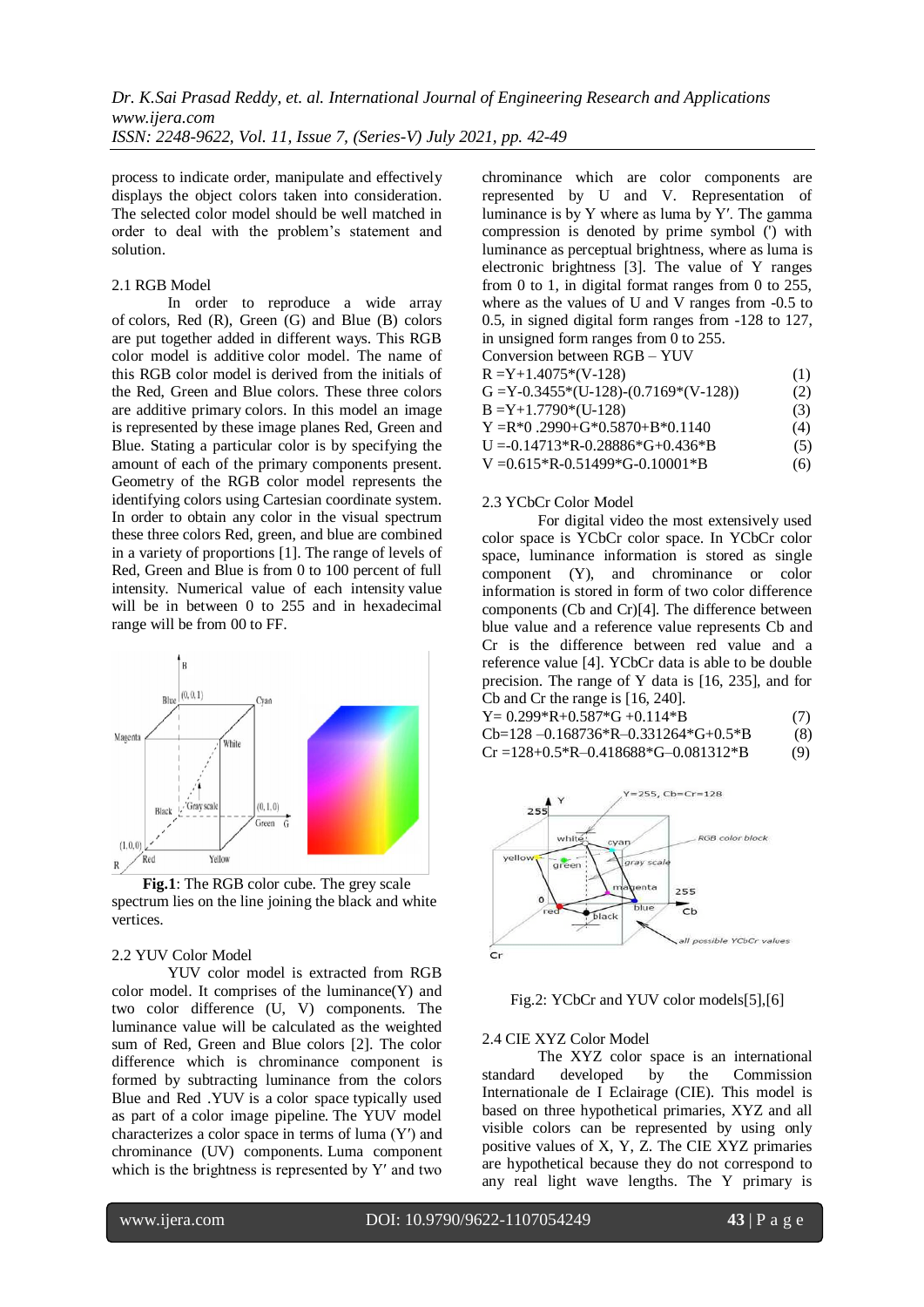calculatedly defined in order match to luminance, where as X and Z primaries provides color information. One of the major advantages of the CIE XYZ model is it is completely device independent. The block location of RGB representable colors in the XYZ space is shown in Fig.3



Fig.3 RGB colors Cube in the XYZ color space [5]

Conversion between RGB and XYZ color space:

| $X=0.412453*R+0.35758*G+0.180423*R$              | (10) |
|--------------------------------------------------|------|
| $Y=0.212671*R+0.71516*G+0.072169*B$              | (11) |
| $Z=0.019334*R+0.119193*G+0.950227*B$             | (12) |
| $R = 3.240479*X - 1.53715*Y - 0.498535*Z$        | (13) |
| $G = 0.969256 * X + 1.875991 * Y + 0.041556 * Z$ | (14) |
| $B=0.055648*X=0.204043*Y+1.057311*Z$             | (15) |

### **III. EDGE DETECTION OPERATORS**

### 3.1 Laplacian Operator

To find edges in an image or video frame derivative mask called Laplacian Operator is used. The key distinction between Laplacian and other operators like Prewitt, Sobel, Robert is all these are first order derivative masks where as Laplacian is second order derivative operator[7]. There are two types of Laplacian masks. The first one is Positive Laplacian mask and other is Negative Laplacian mask. One more difference is Laplacian operator takes out edges as Inward edges and Outward edges but other operators take out edges in particular direction.

#### 3.1.1 Positive Laplacian Operator

In Positive Laplacian mask center element should be negative and all corner elements should be zero shown in Fig.4.1. Positive Laplacian Operator takes out outward edges in an image or in video frame. 3.1.2 Negative Laplacian Operator

In negative Laplacian operator center element should be positive and all corner elements are zero and rest of the elements in mask should be -1 as shown in Fig.4.2.

| Fig.3.1 Positive<br>Fig.3.2 Negative |  |  |  |  |  |  |  |  |
|--------------------------------------|--|--|--|--|--|--|--|--|
| Laplacian<br>Laplacian               |  |  |  |  |  |  |  |  |

#### 3.2 Sobel operator

The Sobel operator will have a pair of 3 X 3 convolution kernels. The Fig.5.1 represents 3 X 3 mask along x-axis and Fig.5.2 represents 3 X 3 mask along y-axis. These two kernels are designed in such way that they respond utmost to edges running vertically as well as horizontally relative to the pixel grid, one kernel for each of the two perpendicular orientations. The kernels will be applied independently to input image in order to produce separate measurements of the gradient component in each orientation. These kernels can be combined together to find absolute magnitude of the gradient at each point and the orientation of that gradient [8].

|        | $-1$   0 | $\overline{1}$ |  | $\vert 0 \vert$ | $\mathbf{1}$   |
|--------|----------|----------------|--|-----------------|----------------|
| $-2$ 1 |          |                |  | 0.              | $\overline{2}$ |
|        |          | $\mathbf{1}$   |  |                 |                |
|        |          |                |  |                 |                |

Fig.3.3: 3 X 3 mask Fig.3.3: 3 X 3 mask along X-axis along Y-axis

### 3.3 Robert operator

Robert operator is a first-order edge detection operator. This operator exercises partial differential operator to find the edge. Robert operator uses approximation between the two adjacent pixels of the diagonal direction of the gradient amplitude to detect edge [8]. In 2x2 diagonal derivative two convolution kernels Gx and Gy are shown in Fig.6 respectively.

Roberts operator is defined as:

G (x, y) = {
$$
\{\sqrt{f}(x, y) - \sqrt{f}(x + 1, y + 1)\}
$$
2 +  $\{\sqrt{f}(x + 1, y) - \sqrt{f}(x, y + 1)\}$ 2}  
1/2 (16)

Gradient size of Robert operator represents the edge strength of the edge and direction of the gradient and the edge are vertical. The operator edge has higher positioning accuracy, but it is easy to lose a part of the edge. The operator with a steep lownoise image corresponds best.



Fig. 6 Robert Mask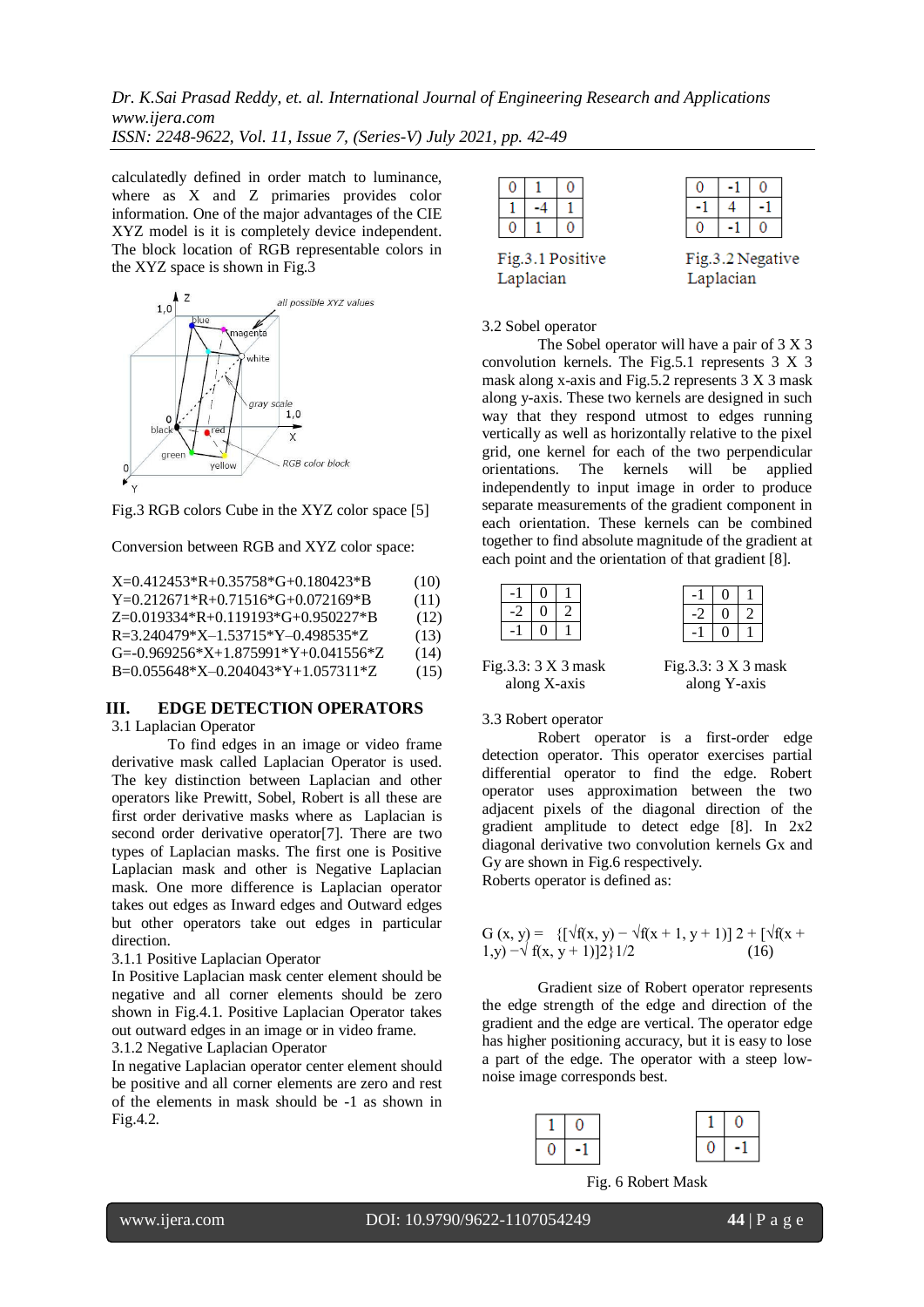### 3.4 Prewitt operator

The Prewitt operator is one type of an edge model operator. This model operator is prepared from ideal edge sub-image composition. Detect the image using edge model one by one, and take the maximum value of the model operator that is most similar to the detected region as the output of the operator [9]. Prewitt operator and Sobel operator uses the similar differential and filtering operations and the difference is template do not use the similar image. This gradient based edge detector is estimated in the 3x3 neighborhood for 8 directions [8]. All the eight convolution masks are calculated. The convolution mask with the largest module is then selected. The convolution masks of the Prewitt detector are given below:

|      |                |  | $-1$ |                                        |  |
|------|----------------|--|------|----------------------------------------|--|
|      | $\overline{0}$ |  | $-1$ | $\begin{array}{c c} 0 & 1 \end{array}$ |  |
| $-1$ | $-1$           |  |      | $\begin{array}{c} 0 \end{array}$       |  |

Fig.7 Prewitt Mask

### **IV. STRUCTURAL SIMILARITY INDEX (SSIM)**

Structural similarity (SSIM) index is quality assessment method to calculate the perceived quality of images and video frames. At first it was designed and developed in Laboratory for Image and Video Engineering (LIVE) in university of Texas at Austin. The Structural similarity (SSIM) index algorithm was designed and developed jointly with Laboratory for Computational Vision (LCV) in New York University. Similarity between two images or video frames can be evaluated by using Structural similarity (SSIM) index [10]. The Structural similarity (SSIM) index is a full reference metric where distortion-free image as reference in measuring or predicting the quality of image or video frame. The traditional methods like peak signal-to-noise ratio (PSNR) and mean squared error (MSE) are inconsistent with human visual perception. To overcome this problem Structural similarity (SSIM) index is designed and developed. "Mean squared error( MSE) and Peak signal-tonoise ratio (PSNR) estimates absolute errors where as SSIM is a perception-based model that considers image degradation as perceived change in structural information by incorporating important perceptual phenomena, including both luminance masking and contrast masking terms. Structural information is the idea that the pixels have strong inter-dependencies especially when they are spatially close. These dependencies carry important information about the structure of the objects in the visual scene. Luminance masking is a phenomenon whereby image distortions tend to be less visible in bright

regions, while contrast masking is a phenomenon whereby distortions become less visible where there is significant activity or "texture" in the image"[10] . The SSIM index is calculated on various windows of an frame. The measure between two windows and of common size N×N is

$$
SSIM(x,y) = \frac{(2\mu_x\mu_y + c_1)(2\sigma_{xy} + c_2)}{(\mu_x^2 + \mu_y^2 + c_1)(\sigma_x^2 + \sigma_y^2 + c_2)}
$$
(17)

µx the average of x

µy the average of y

σx2 the variance of x

σy2 the variance of y

σxy the covariance of x and y

 $c1 = (k1L)2$ ,  $c2 = (k2L)2$  two variables to stabilize the division with weak denominator

L the dynamic range of the pixel-values

K1=0.01 and  $k2 = 0.03$  by default

"The SSIM index satisfies the condition of symmetry:  $SSIM(x,y)=SSIM(y,x)$ . In order to evaluate the image quality, this formula is usually applied on luma, color values or chromatic values. The resultant SSIM index is a decimal value between 0 and 1" [1].

# **V. VISUAL INFORMATION FIDELITY (VIF)**

Visual Information Fidelity (VIF) is based on the amount of mutual information shared by the reference and distorted video frames. The visual quality of the distorted video is strongly related to relative information present in the distorted video. The distortion is considered as the loss of video information and this is used to calculate the Video Quality Assessment metrics.



The VIF metrics have shown improved performance over many of the existing Video Quality Assessment algorithms. The main disadvantage of VIF is its computational complexity [11]. Visual information fidelity measurement for Video Quality Assessment quantifies the loss of video information to the distortion process and explores the relationship between video information and visual quality [12].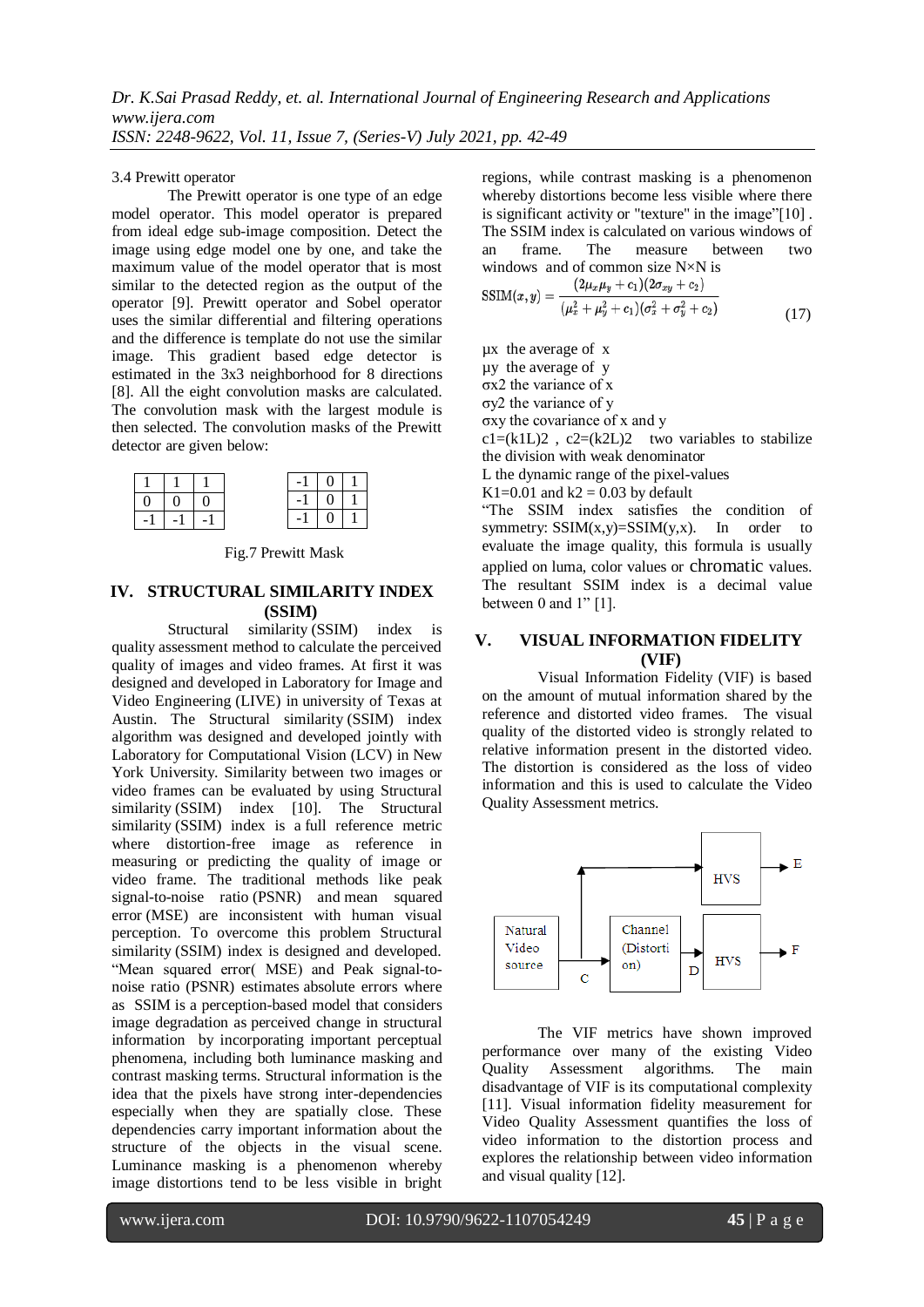*Dr. K.Sai Prasad Reddy, et. al. International Journal of Engineering Research and Applications www.ijera.com*

*ISSN: 2248-9622, Vol. 11, Issue 7, (Series-V) July 2021, pp. 42-49*

Distortion Model:

$$
D = GC + V = \{g_i \vec{C}_i + \vec{V}_i : i \in I\}
$$
 (18)

D denotes the random field (RF) from a sub band in the reference signal. G denotes deterministic scalar gain field. C stands for the RF from a sub band in the reference signal. V denotes additive white Gaussian noise RF. Distortions like blur, additive noise, and global or local contrast changes will be captured by this model.

Properties of VIF:

- VIF is bounded below by zero
- VIF is exactly unity if calculated between the reference image and its copy
- A linear contrast enhancement of the reference image will result in a VIF value larger than unity, signifying a superior visual quality

### **VI. PROPOSED ALGORITHM**

Edge detection & calculation of SSIM and VIF values based on different color models & edge detection operators for live video frames can be explained by the following steps:

Step 1: Constructing a video input object

Step 2: Select the source to use for video frames acquisition

Step 3: View the properties for the selected video source object.

Step 4: Preview the stream of video frames

Step 5: Acquire and display a single video frame

Step 6: Video frame is sub divided into R, G and B layers.

Step 7: A Laplacian mask of size 3 X 3 is convolved with R layer of Video Frame to detect the edges to obtain edge detected R layer.

Step 8: Edge detected R layer and G, B layers of video frame are concatenated to obtain edge detected frame.

Step 9: The SSIM(R) and VIF(R) parameters are measured. The same process is repeated to obtain the edge detected G layer and edge detected B layer along with SSIM  $(G & B)$  and VIF( $G & B$ )

# parameters

Step 10:The average of the three edge detected layers SSIM(R,G&B) gives SSIM of the RGB

frame. Similarly the average of the three edge detected layers VIF(R,G&B) gives VIF of the RGB frame.

Step 11:Repeat steps 6 to 10 for Sobel, Prewitt's and Robert's Operators

Step 12:Repeat steps 6 to 11 for XYZ, YCbCr and YUV color models.



**VII. FLOW CHART**

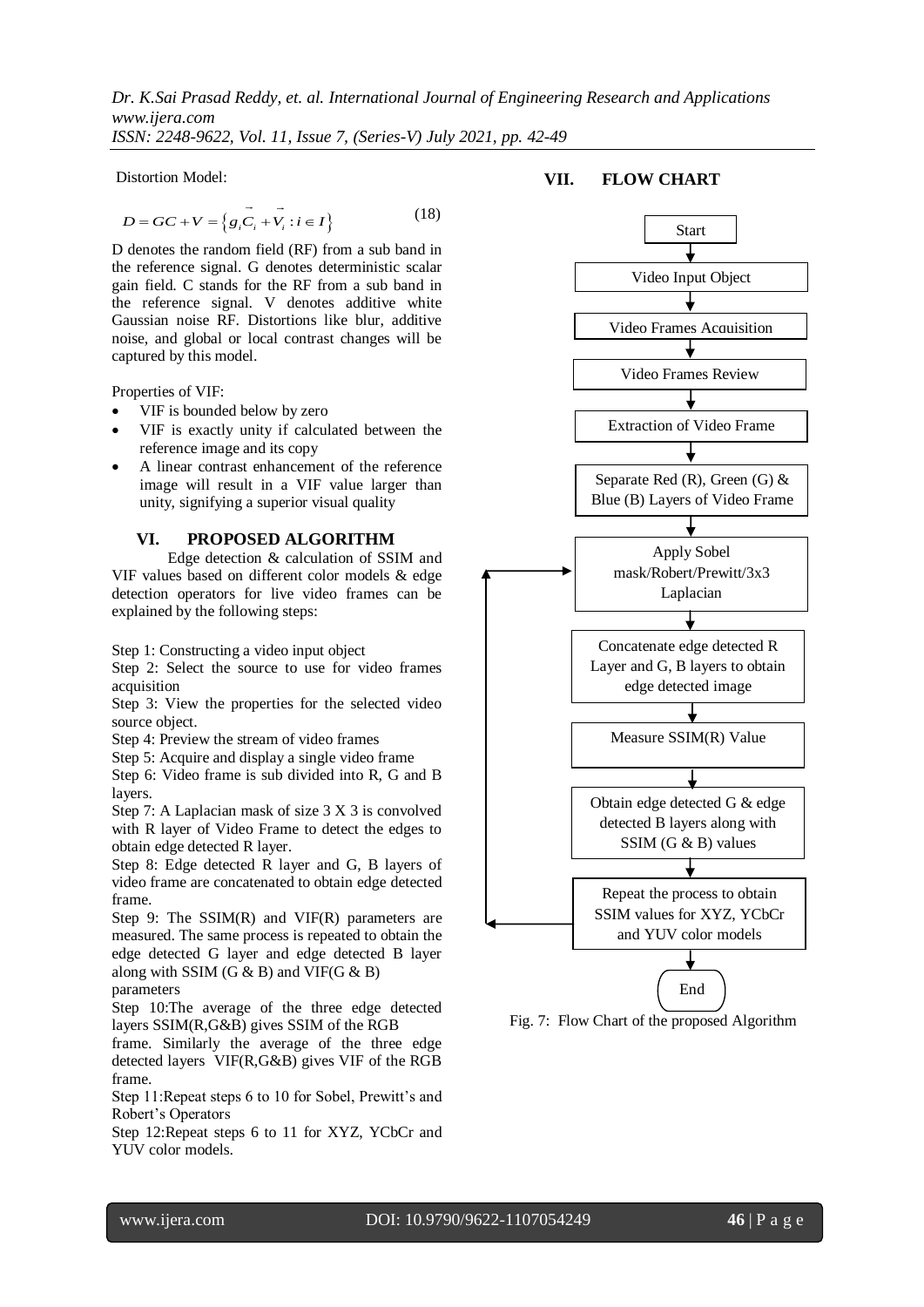# **VIII. EXPERIMENTAL RESULTS**



Fig.8.1: Original Video Fig.8.2: Edge Detected Y



Frame Concatenated with X & Z by Laplacian Operator



Fig.8.3: Edge Detected X Fig.8.4: Edge Detected Concatenated with Y & Z Green Concatenated with<br>by Robert Operator Red & Blue by Sobel



Red & Blue by Sobel Operator



Fig.8.5: SSIM value of Fig.8.6: SSIM value of Green with Red  $&$  Blue Cb with Y  $&$  Cr by by Laplacian Operator Sobel Operator is: 0.0223 is: 0.2854



Fig.8.7: SSIM value of Y Fig.8.8: SSIM value of With U & V by Laplacian Cb with Y & Cr by Operator is: 0.0019 Laplacian Operator



is: 0.3117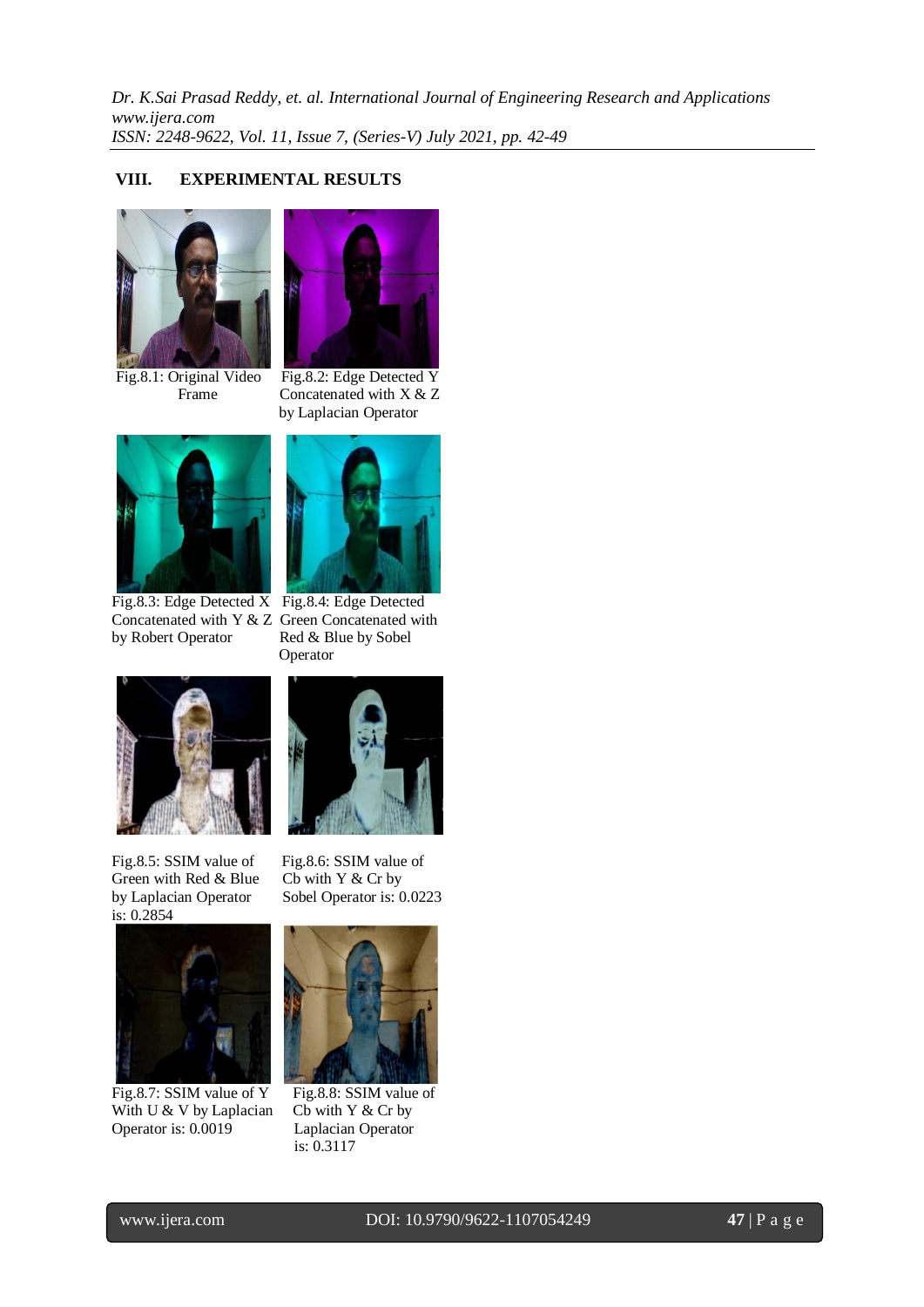| <b>Video</b>    | Color        | <b>SOBEL</b><br><b>LAPLACIAN</b><br><b>ROBERT</b> |            | <b>PREWITT</b> |            |             |            |             |            |
|-----------------|--------------|---------------------------------------------------|------------|----------------|------------|-------------|------------|-------------|------------|
| <b>Frame No</b> | <b>Model</b> | <b>SSIM</b>                                       | <b>VIF</b> | <b>SSIM</b>    | <b>VIF</b> | <b>SSIM</b> | <b>VIF</b> | <b>SSIM</b> | <b>VIF</b> |
|                 | RGB          | 0.0318                                            | 0.6243     | 0.0954         | 0.6687     | 0.0975      | 0.6677     | 0.1073      | 0.6738     |
| FRAME 1         | <b>XYZ</b>   | 0.9945                                            | 0.6142     | 0.9953         | 0.6663     | 0.9926      | 0.3904     | 0.9951      | 0.6678     |
|                 | YCbCr        | 0.0409                                            | 0.4557     | 0.1322         | 0.6750     | 0.1357      | 0.6743     | 0.1198      | 0.6790     |
|                 | YUV          | 0.0010                                            | 0.2804     | 0.0549         | 0.2688     | 0.0457      | 0.2684     | 0.0540      | 0.2707     |
|                 | RGB          | 0.0362                                            | 0.6240     | 0.1130         | 0.6671     | 0.1147      | 0.6662     | 0.1272      | 0.6717     |
| FRAME 2         | <b>XYZ</b>   | 0.9954                                            | 0.6150     | 0.9960         | 0.6662     | 0.9937      | 0.3394     | 0.9959      | 0.6678     |
|                 | YCbCr        | 0.0414                                            | 0.4563     | 0.1347         | 0.6742     | 0.1382      | 0.6735     | 0.1224      | 0.6783     |
|                 | <b>YUV</b>   | 0.0230                                            | 0.2674     | 0.0848         | 0.2565     | 0.0719      | 0.2568     | 0.0811      | 0.2593     |
|                 | <b>RGB</b>   | 0.0365                                            | 0.6234     | 0.1169         | 0.6668     | 0.1187      | 0.6660     | 0.1318      | 0.6716     |
| FRAME 3         | <b>XYZ</b>   | 0.9959                                            | 0.6213     | 0.9964         | 0.6662     | 0.9940      | 0.3419     | 0.9962      | 0.6677     |
|                 | <b>YCbCr</b> | 0.0382                                            | 0.4560     | 0.1287         | 0.6745     | 0.1320      | 0.6740     | 0.1166      | 0.6786     |
|                 | YUV          | 0.0080                                            | 0.2684     | 0.0579         | 0.2580     | 0.0496      | 0.2577     | 0.0579      | 0.2610     |
|                 | RGB          | 0.0364                                            | 0.6217     | 0.1219         | 0.6679     | 0.1236      | 0.6664     | 0.1366      | 0.6719     |
| <b>FRAME 4</b>  | <b>XYZ</b>   | 0.9940                                            | 0.6121     | 0.9948         | 0.6662     | 0.9919      | 0.3515     | 0.9947      | 0.6677     |
|                 | <b>YCbCr</b> | 0.0479                                            | 0.4586     | 0.1280         | 0.6751     | 0.1310      | 0.6744     | 0.1175      | 0.6797     |
|                 | <b>YUV</b>   | 0.0219                                            | 0.2715     | 0.0409         | 0.2615     | 0.0351      | 0.2606     | 0.0418      | 0.2642     |
|                 | RGB          | 0.0390                                            | 0.6243     | 0.1051         | 0.6683     | 0.1072      | 0.6671     | 0.1187      | 0.6741     |
| <b>FRAME 5</b>  | <b>XYZ</b>   | 0.9953                                            | 0.6164     | 0.9959         | 0.6662     | 0.9934      | 0.3643     | 0.9958      | 0.6676     |
|                 | <b>YCbCr</b> | 0.0526                                            | 0.4566     | 0.1373         | 0.6754     | 0.1401      | 0.6745     | 0.1273      | 0.6798     |
|                 | <b>YUV</b>   | 0.0047                                            | 0.2760     | 0.0533         | 0.2656     | 0.0454      | 0.2655     | 0.0544      | 0.2685     |
|                 | <b>RGB</b>   | 0.0422                                            | 0.6244     | 0.1059         | 0.6684     | 0.1116      | 0.6673     | 0.1233      | 0.6744     |
| FRAME 6         | <b>XYZ</b>   | 0.9949                                            | 0.6167     | 0.9956         | 0.6662     | 0.9931      | 0.3382     | 0.9955      | 0.6679     |
|                 | <b>YCbCr</b> | 0.0503                                            | 0.4547     | 0.1518         | 0.6752     | 0.1550      | 0.6747     | 0.1414      | 0.6802     |
|                 | <b>YUV</b>   | 0.0036                                            | 0.2688     | 0.0550         | 0.2578     | 0.0458      | 0.2578     | 0.0521      | 0.2610     |
| <b>FRAME 7</b>  | <b>RGB</b>   | 0.0406                                            | 0.6242     | 0.0949         | 0.6687     | 0.0971      | 0.6675     | 0.1051      | 0.6736     |
|                 | <b>XYZ</b>   | 0.9957                                            | 0.6180     | 0.9963         | 0.6662     | 0.9940      | 0.3418     | 0.9962      | 0.6678     |
|                 | <b>YCbCr</b> | 0.0362                                            | 0.4550     | 0.1395         | 0.6748     | 0.1432      | 0.6742     | 0.1277      | 0.6793     |
|                 | <b>YUV</b>   | 0.0140                                            | 0.2665     | 0.0625         | 0.2540     | 0.0506      | 0.2537     | 0.0585      | 0.2569     |
|                 | <b>RGB</b>   | 0.0390                                            | 0.6248     | 0.0956         | 0.6687     | 0.0976      | 0.6676     | 0.1057      | 0.6739     |
| <b>FRAME 8</b>  | <b>XYZ</b>   | 0.9952                                            | 0.6178     | 0.9958         | 0.6663     | 0.9933      | 0.3515     | 0.9957      | 0.6680     |
|                 | <b>YCbCr</b> | 0.0196                                            | 0.4557     | 0.1345         | 0.6759     | 0.1375      | 0.6753     | 0.1259      | 0.6808     |
|                 | <b>YUV</b>   | 0.0122                                            | 0.2670     | 0.0600         | 0.2547     | 0.0493      | 0.2543     | 0.0567      | 0.2577     |
|                 | RGB          | 0.0400                                            | 0.6246     | 0.0955         | 0.6688     | 0.0979      | 0.6676     | 0.1075      | 0.6752     |
| FRAME 9         | <b>XYZ</b>   | 0.9941                                            | 0.6155     | 0.9950         | 0.6662     | 0.9924      | 0.3630     | 0.9949      | 0.6673     |
|                 | <b>YCbCr</b> | 0.0273                                            | 0.4562     | 0.1413         | 0.6753     | 0.1442      | 0.6745     | 0.1329      | 0.6799     |
|                 | YUV          | 0.0125                                            | 0.2665     | 0.0598         | 0.2547     | 0.0490      | 0.2542     | 0.0566      | 0.2576     |
|                 | RGB          | 0.0317                                            | 0.6261     | 0.0875         | 0.6684     | 0.0900      | 0.6677     | 0.0983      | 0.6746     |
| FRAME 10        | <b>XYZ</b>   | 0.9963                                            | 0.6187     | 0.9968         | 0.6661     | 0.9948      | 0.3458     | 0.9966      | 0.6687     |
|                 | YCbCr        | 0.0446                                            | 0.4571     | 0.1429         | 0.6752     | 0.1455      | 0.6743     | 0.1349      | 0.6797     |
|                 | YUV          | 0.0138                                            | 0.2721     | 0.0433         | 0.2619     | 0.0358      | 0.2613     | 0.0440      | 0.2647     |

**Table: SSIM & VIF Values of 10 Live Video Frames**